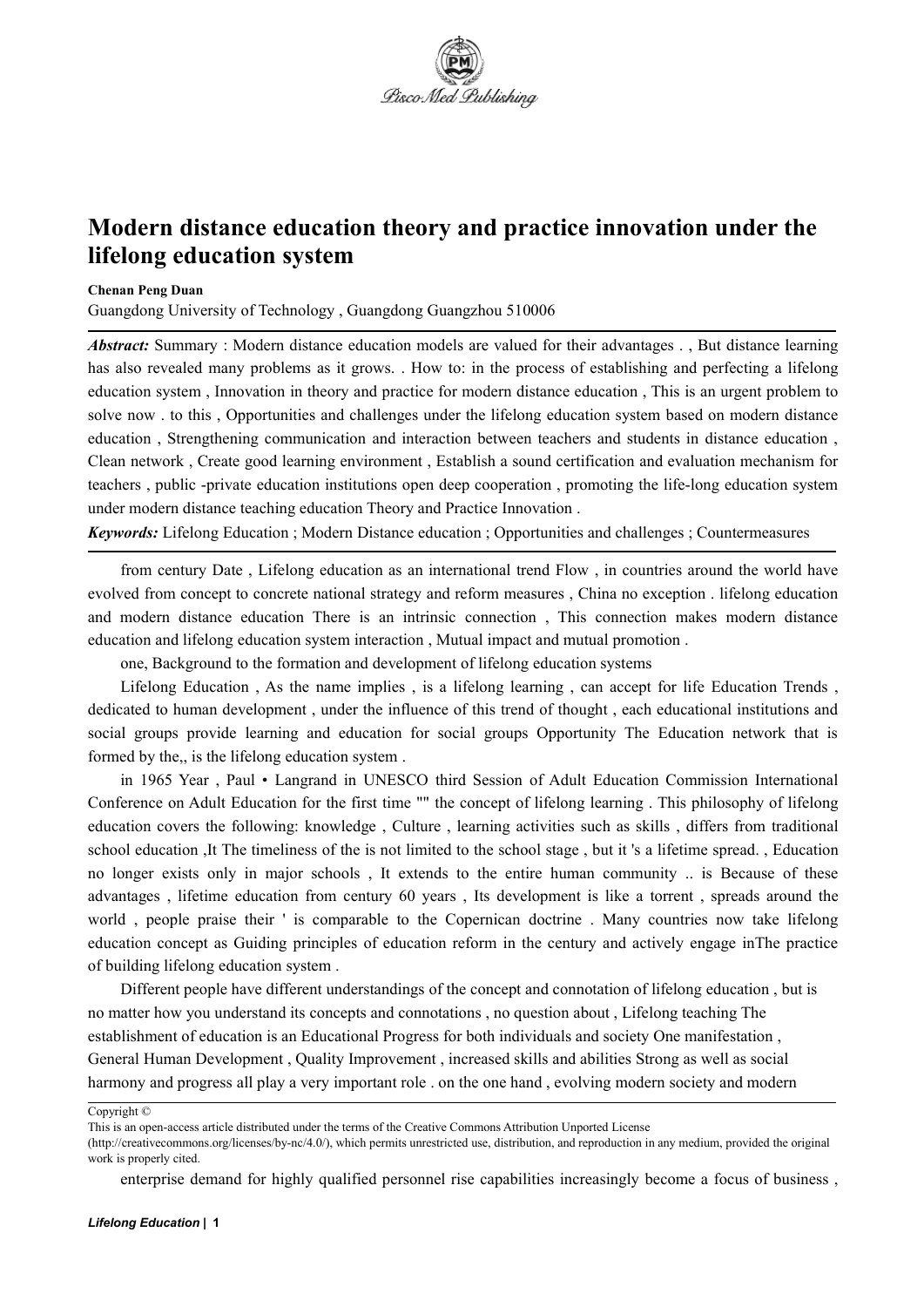for social groups Body ,How to improve the viability of your own market economy , is required Realistic issues to resolve ; in the Lifetime education system , Learn all kinds of knowledge ,Technology To enrich individual mental world , Improve survivability , Enhance personal strength Concept can effectively improve the quality of people in social groups, in original knowledge, Technology on the basis of further learning, developing itself, adapt to The Times . another aspect , Establishment and improvement of lifelong education system , is also a person's overall development must require . look at the past and last, human beings learn from the ancient apes , Practice , in Learn lessons from failure , get joy in Success , until modern , Development level compared to Previous, Dramatic Change , people starting from appearance , learning and sending Show is the inner requirement of the person's, , in modern times is no exception . on city field economic wave, human survival and development need people to keep learning status ,The development of lifelong education system is undoubtedly in conformity with human self-development. You need to to .<br>two , Modern distance education faced with the system of lifelong education Opportunities and challenges to

use computer technology and digital multimedia technology as a learning tool for Modern Distance education , has become a new situation in modern distance education, In recent years The is fast growing globally .. Modern distance education break time and null restrictions , is an important teaching tool for building a lifelong education system . Modern far Education helps integrate a large number of teaching resources , provides diversity for different groups of To , flexible , Rich Educational services . in the establishment and development of the lifelong education system show , Modern distance education is an important part that cannot be neglected , Lifelong teaching The education system in the development of modern distance learning opportunities in the same time , also give it to challenge .

1. Development Opportunitiesin the Lifetime education system , In addition to the students in major institutions Group , get a lot of participation in learning activities to develop your strength and survival opportunity for Ability , But for this group of social groups , one not allowed The problem with ignoring them is that they don't have as much school students as they do on campus . the time and place of learning . the Primary task for students at school is to learn , their time can be used as a learning , and taught by specialized teachers , has special places for students to learn or query data , These are for social groups A tough question , Most of these people are already at work , Their main To work instead of learning , in other words , under Limited time , They can be allocated less time to study , Although the Lifetime education system's establish opportunities for learning and certain places of learning for these social groups, But they don't have enough time and energy to do the same as school students. Learning activities, therefore, Traditional classroom instruction is not quite applicable to these societies crowd .

Modern distance education based on the development of modern information technology , To become an essential part of the lifelong education system . Modern distance education and tradition Different class instruction system , under Network technology and modern information technology now on- behalf Distance education ,does not require people to do learning activities in specialized places , only to have a computer , at home You can also participate in distance learning through the Internet ;People You can choose what you want to learn , Choose a teaching style appropriate teach Division , Check online for related information , greatly saves time , Extremely convenient Czech, Flexible, applies to office workers, Education of the subjects of adult education work on. A fact that cannot be ignored is the , Modern information technology and web advances and developments in technology provide technical support for modern distance education , under the lifelong education system , The characteristics of modern distance education pattern conform to social group The requirement of lifelong education for the body , precisely because the lifelong education system was established and the Development , enables modern distance education patterns to reach people 's eyes, and gets a heavy view, can say, Lifelong education system brings development opportunities for modern distance education .

**2. Development challenges**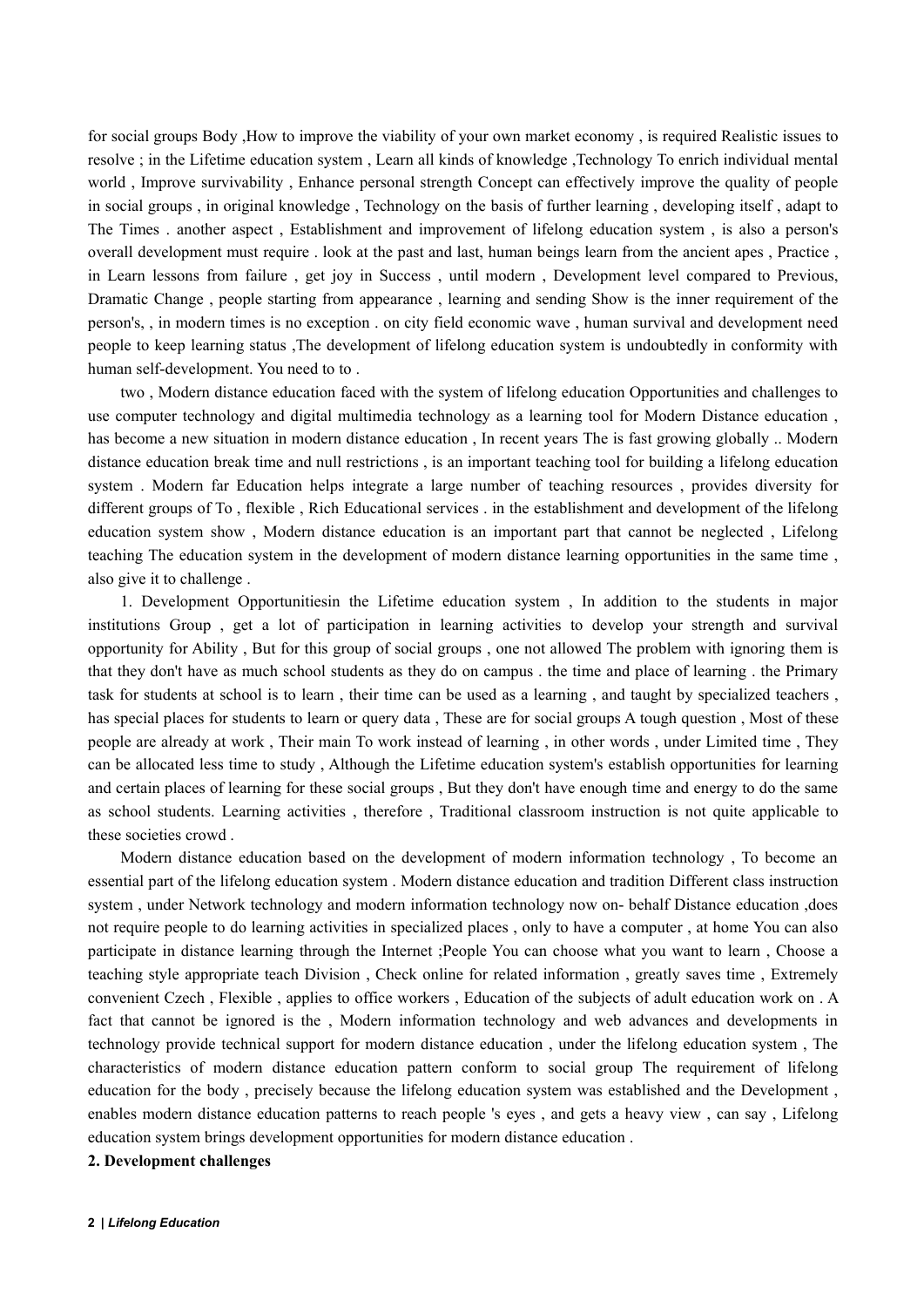the establishment and development of a lifelong education system is a model for modern distance education Development and growth offers opportunities , But it also poses the same challenge . in Lifelong education system , A modern remote from modern information technology and network technology process Education with space and time unrestricted, resource-rich and easy to check consult, The advantages of convenient and quick to get people's approval, Modern distance education mode Rapid Development, but, Lifetime education system is still short in China , related Research and practice work is still not perfect , the modern distance developed on this basisthere are also a number of deficiencies in the path education .

(1) Modern distance education is based on network technology and modern information Technology branch

To Develop an educational pattern , in the process , Major Universities Leveraging Network technology and multimedia technology , bring related courses and teaching resources through Network propagation to individuals or groups outside the campus , In the process , student with Teachers do not have face-to-face lectures or conversations , Student's learning status and problems encountered in learning cannot be contacted with the teacher at the first time and get resolved , so , causes a certain delay ; also for teachers , teach problems encountered during the learning process can not be quickly interacted with the students. Stream , so , The information communication lag behind the learning process, for teaching effect a Fixed effect.<br>(2) For distance education, is bound to go through the computer or some other device

on network pivot , link students to teachers , and Learning Resources material and resources need to be obtained through the network, in this procedure, network Environment the becomes an important link to the quality of modern distance education .. China because of the population base isnumerous, with the popularity of the network , China's internet population is rising every year , networks are flooded with groups ofpeople , A network ring formed on this basis Border also affected , Resources in virtual world , knowledge etc True and false , This gives you a lifelong education system to learn about , to Grow your strength , Improve survivability social groups bring no small distress , Although modern remote the content and form of education are not limited to the network, In China, Adult Education's hold, outside Learning Center established by major pilot colleges, Adult self-study all forms, Even if you are using the Internet for Distance education, also has a special network Envelope Address , as in real-world schools , But it is undeniable that , using multimedia technology , Modern distance education such as network technology with the The popularity and rapid development of today's network , increasingly become the core of modern distance education content , More important , so , network environment to modern distance education the effects of are still affected ...

(3) teacher resources are mixed in modern distance education models behavior

Non-specification for network environment management , Modern Distance education course teacher The imperfections of The selection mechanism and the absence of evaluation mechanisms , make some people dasheen number , mixed in real teachers ' team , not only to a certain extent to these the social groups , can also harm their interests .

(4) to establish and develop a lifelong education system in China

in some colleges Line pilot, launch A series of actions, such as adult education, self-study Exams, and other forms , This is a measure to promote the development of lifelong education system , but , our original education spending is lower than world level , in today's adult education Invest Lower , on this basis , Universities in order to ensure modern remote education Bred smoothly. , Combining pursuit of economic benefits with distance education ; Even worse , The interest appeal becomes the first priority for the work of these educational institutions , The pursuit of economic benefits and neglect of distance education to enhance the ability of students Essential Requirements , Lowering quality of education .

three , reform and innovation of modern distance education under the lifelong education system actions

During the establishment and development of a lifelong education system , Enforce distance education Real time and timeliness , Promoting the interaction between students and teachers in the teaching process Move , How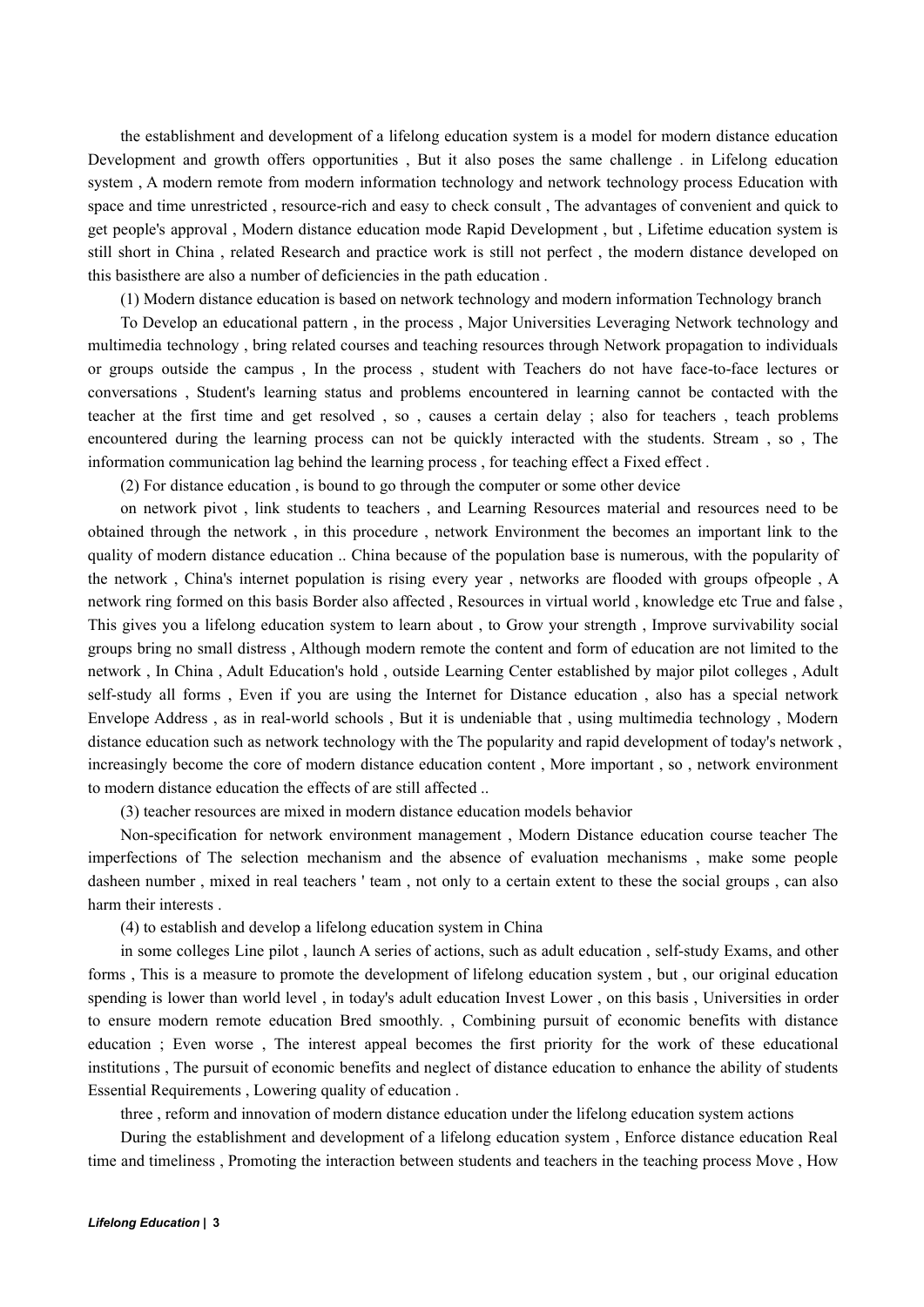to standardize the network environment used by modern distance education , Consolidated teachers and teaching resources , is a challenge for modern distance education , Also is an issue that must be addressed for modern distance education to become popular and grow .. on This puts forward countermeasures based on the four points above . .

(a) Strengthening communication and interaction between teachers and students in modern distance education

in modern distance education , the mode of teaching through the network is indeed excellent dot Many , But disadvantages are also obvious, Because the real time is not strong, Students learn The course video may be a previous recorded by the teacher in the , or the teacher originally record the teaching video at a specified time , And the students are wrong for a variety of reasons best time to watch video , so , causes students ' learning and teachers ' teachings Time difference , from , Teacher-student interaction issues are also affected One of the important reasons for teaching effects . and currently, with economic development, "" "" The booming live industry is now Prairie fire , Live playback of the main broadcast behavior , language and so on , has real time , Large Traffic , ac

Strong , Space-time limitation small , Low Cost , audience Wide , set up an education live flat console enables live classroom online video interaction, Discussion, debate, etc. features, as a private training institution, in the course of the launch ,, including webcast course , Students who purchase this course , No need to accept face-to-face teaching on site, and is available through the network, viewing teacher lectures on a computer, If a student encounters a problem in the course of granting , to communicate with the teacher through the play screen . -The Benefits of a comprehensive distance education platform at the same time , can be very large to address the problem of real-time communication between teachers and students in distance education . because this , under the National establishment and improvement of lifelong education system requirements , will live industry with The combination of distance education is the effective way to solve the existing distance education students and teachers Exchange problems .

(b) Purify Network , Create a good learning environment

Network Education is the construction of lifelong education system in the new generation of adult learning adult ,Important ways for people to continue their studies . network environment to modern far The impact of the education is mainly reflected in the unusually large flow of information , resulting all kinds of incomplete wrong information flooded in virtual world , Obvious example , on is a severe period of avian influenza , NET-pass salt has effect on avian influenza, and it's causing people everywhere to hoard salt. . of course in distance education generally have their own web site or a dedicated virtual Web site , The education process is in these virtual on the proposed web site , as set up by pilot schools , Education Training agencies also have specialsites . But students in distance education are as old as the the long adult group ,in particular social groups with relatively low educational attainment body , bombing web environment information , will undoubtedly be affected , Especially in the process of finding data and learning resources on the network , not only has to get the wrong message , worse , will suffer from network scams . so , to Purify network environment ,Spec Network admin , establish a strong and reasoned penalty mechanism , Strictly verify the behavior of spreading false information and network fraud and admin , Create a good external learning environment for distance education .

(c) Establish a sound teacher certification and evaluation mechanism

in the course of modern distance education , School and private education training Teacher resources in general should have higher professional qualities and knowledgeskill level , but in reality , Distance Education teachers ' team resources exist well " atrazine " , Modern distance education of network technology and multimedia technology at the same time for for people with convenience , also increases the uncertainty of the teaching process , This inaccuracy qualitative isembodied both in the student side ,also reflected in the teachers ' team . network environmentAdministrative vulnerabilities , makes it possible for the distance education faculty to